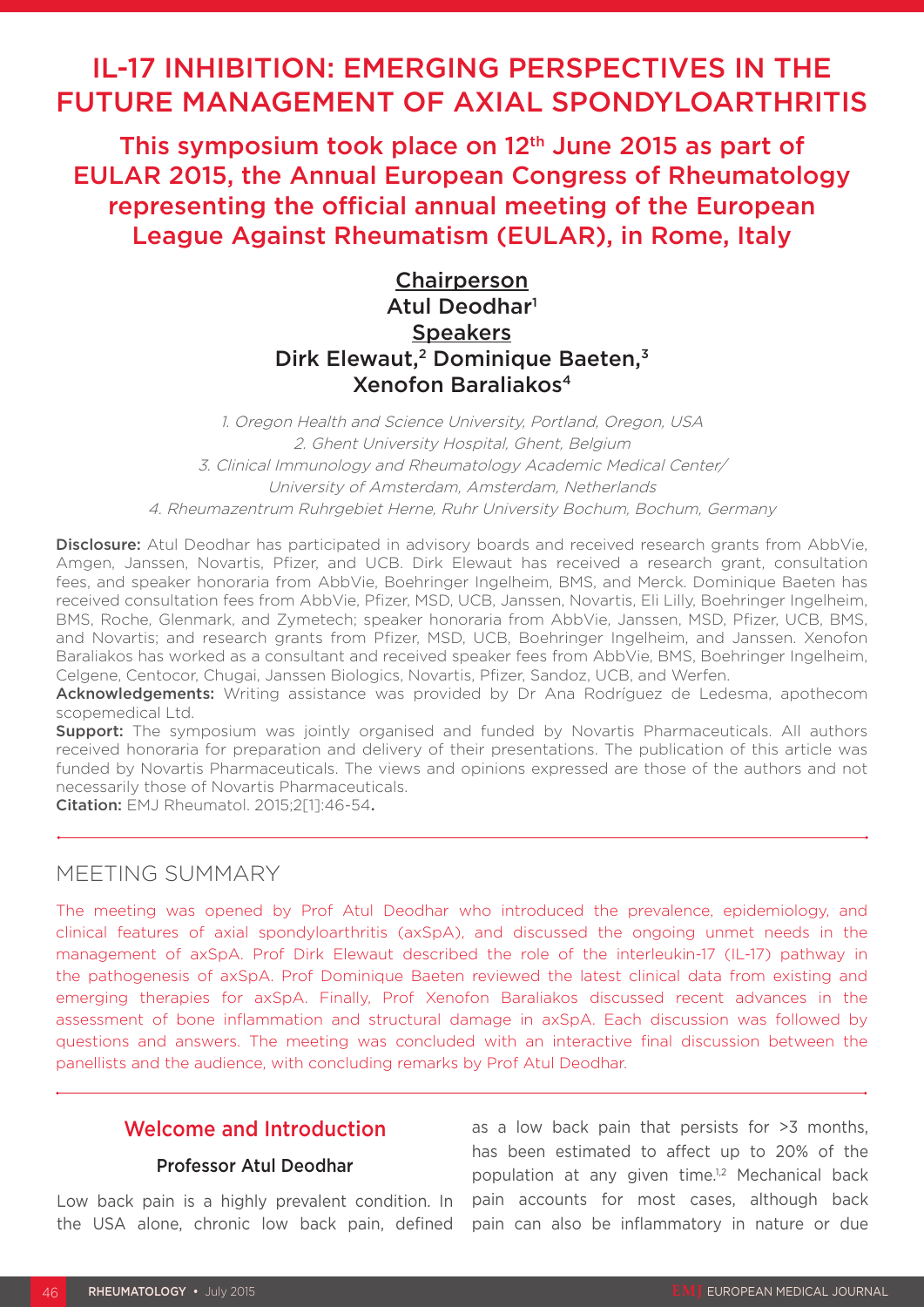to other pathologies such as fractures, infection, or tumours.2 Approximately 15% of patients with long-term inflammatory back pain can develop axSpA, a condition which mainly causes painful inflammation and stiffening of the spine and sacroiliac joints. Patients with inflammatory back pain initially develop non-radiographic axSpA (nraxSpA), which can (in 10% of cases) progress to ankylosing spondylitis (AS) in which radiographic structural damage is observed over a 2-year period. Although axSpA can remit spontaneously in some patients, it leads to significant disability in others.2

In a cross-sectional survey conducted in adults (age range: 20-69 years) as part of the 2009 US National Health and Nutrition Examination Survey (NHANES), 0.55% of the participants reported having received a diagnosis of AS. Based on the European Spondyloarthropathy Study Group (ESSG) criteria, 1.4% of the overall population had axSpA.3 According to some studies, axSpA may be more common than rheumatoid arthritis  $(RA)$ ,<sup>4-7</sup> and, compared with psoriatic arthritis (PsA) or RA, axSpA has also been shown to be associated with the highest decrease in physical health-related quality of life.8 In a cross-sectional survey conducted in the USA, patients with AS were more likely, compared with the general population, to be work disabled (13.3% versus 5.7%; p<0.0001) or not to work at all (25.1% versus 21.8%; p=0.07).9 These associations were stronger among patients with chronic AS (≥20 years) and aged ≥45 years. AS patients were also more likely to have never been married (22.8% versus 15.4%; p<0.0001) or divorced (13.2% versus 10.0%; p=0.02) compared with the general population.

As recommended in the treatment guidelines recently developed by the American College of Rheumatology (ACR) in partnership with the Spondylitis Association of America (SAA) and the Spondyloarthritis Research and Treatment Network (SPARTAN), non-steroidal antiinflammatory drugs (NSAIDs) and physical therapy are the first-line treatment options for patients with axSpA (Ward M et al. Arthritis Rheum in press). Anti-tumour necrosis factor (TNF)  $\alpha$  therapy should be given to patients with persistently high disease activity despite conventional treatments.10 Switching from one TNF inhibitor to another can be recommended in patients with loss of response. However, it should be noted that this recommendation is based on observational data and prospective studies, highlighting the

need for further randomised controlled studies to support these recommendations.

Across different studies, approximately 60% of patients with AS treated with anti-TNF therapies (e.g. etanercept, adalimumab, infliximab, golimumab, or certolizumab pegol) achieve the 20% response according to the Assessment in Ankylosing Spondylitis International Society criteria for improvement (ASAS20).<sup>11-15</sup> These observations highlight one of the unmet needs in the treatment of AS, in which up to 40% of patients do not achieve acceptable clinical improvement in their condition. The fact that inhibition of bone proliferation is not maintained (as shown by studies of 2 years' duration), and that the presence of opportunistic infections and other complications may be unacceptable to patients, are among additional limitations associated with the use of anti-TNF therapy. It is therefore important that new therapies are developed for the treatment of axSpA.

IL-17 has a central role in the pathogenesis of SpA.16-18 IL-17 production is induced during both the innate and adaptive immune responses by a range of different cells, acting on many additional cells and tissues to drive production of further pro-inflammatory cytokines and chemokines, which act in a feedback loop to increase IL-17 production. IL-17 is involved in several pathogenic processes such as inflammation and bone erosion, both of which have been implicated in the development of SpA. In this symposium, the rationale for IL-17 inhibition in axSpA was explored together with the latest advances in treatments for axSpA and the effects of current and emerging treatments on inflammation and structural damage.

### Why Target IL-17 in Axial Spondyloarthritis?

#### Professor Dirk Elewaut

The differentiation of naïve T cells into a variety of T helper  $(T_H)$  cells, each with different functions, plays an important role in the adaptive immune system. For instance,  $T_{\mu}$ 1 cells function in cellmediated immunity against intracellular bacteria and viruses, and are characterised by interferon gamma production, whereas  $T_H2$  cells function in humoural immunity against extracellular parasites, and produce cytokines such as IL-4, IL-5, IL-13, and IL-25, while immunoregulation (peripheral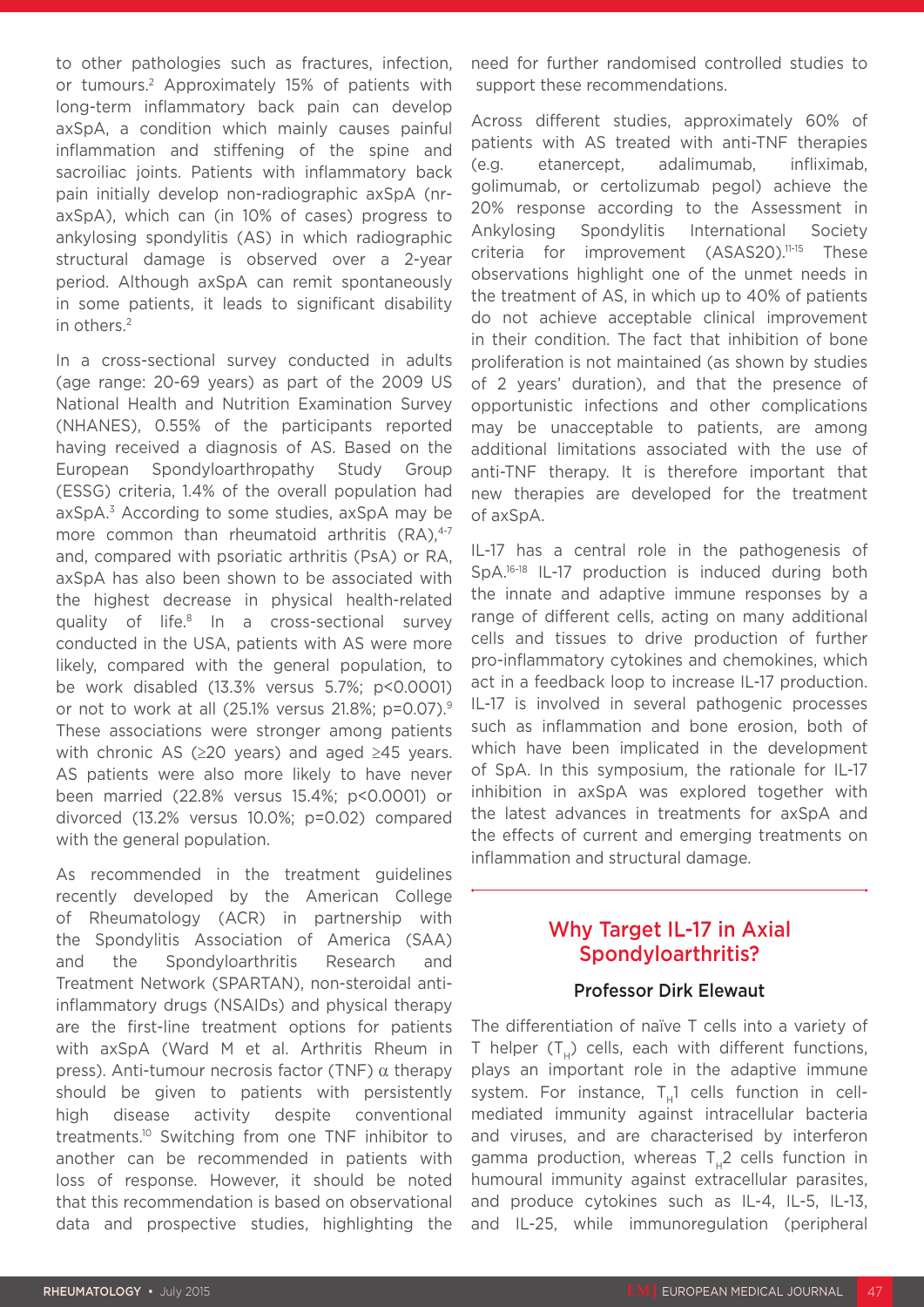immune tolerance) is mediated by  $IT_{reg}$  cells.<sup>19</sup>  $T_H$ 17 cells also function in cell-mediated immunity but, in contrast to  $T<sub>1</sub>1$  cells, they protect against extracellular bacteria and fungi and are characterised by the production of IL-17, as well as IL-22 and IL-26.19

Our understanding of the role of IL-23/IL-17 signalling and T<sub>u</sub>17 in auto-inflammatory diseases has progressed greatly in the last 20 years, from the initial identification of IL-17 to the recent demonstration of clinical benefits with antibodies against IL-17 and IL-23p19 in psoriasis, AS, RA, and multiple sclerosis.<sup>20</sup>  $T_u17$  cells have been identified as a separate lineage from  $T_{\text{u}}1$  and  $T_{\text{u}}2$  cells.  $T_{\text{u}}17$ differentiation can be driven by transforming growth factor beta (TGFβ) and IL-6 via the IL-17+ lineage-specific transcription factor RORγt, which eventually promotes chronic inflammation and autoimmunity. $21$  However, the differentiation of T.17,  $i_{\text{max}}$  and T<sub>u</sub>1 lineages has been found to overlap, such that early retinoic acid and IL-2 signalling and late IL-23 or IL-12 signalling can deviate  $T_{11}17$ differentiation towards  $IT_{req}$  and  $T_H1$ , respectively (Figure 1). This flexibility in  $T<sub>u</sub>17$  levels may have some relevance in inflammatory diseases such as axSpA.22

The differentiation, growth, stabilisation, and development of  $T<sub>u</sub>17$  effector memory cells involve a range of signalling molecules including IL-1β, IL-6, IL-23, and IL-21. As well as the IL-17 family of cytokines, fully mature  $T_H17$  cells produce IL-21, thus positively feeding back to promote the development of further T<sub>u</sub>17 cells. Moreover, T<sub>u</sub>17 cells express the chemokine receptor CCR6, which responds to the ligand CCL20 that is present in inflamed joints in axSpA.<sup>21</sup>

IL-17 is not only produced by classical adaptive  $immu$ nity T<sub>u</sub>17 cells in lymphoid organs, but is also produced by cells in several other organs and at sites of inflammation.<sup>20</sup> Natural immunity  $T_{\mu}17$ cells in the skin and mucosal tissues express IL-17 in response to IL-1 and IL-23. Group 3 innate lymphoid cells in the gut and skin, and γδT cells in mucosal and peripheral tissues produce IL-17 in response to dectins, IL-1, IL-23, and Toll-like receptor signalling, whereas the  $\gamma \delta T$  cells in the lymphoid organs produce IL-17 in response to IL-1, IL-23, and T-cell receptor signalling. Invariant natural killer (NK) cells in the liver require CD1 and glycolipids to express IL-17.

Susceptibility to AS is largely genetically determined – studies with identical twins estimate heritability to be  $>90\%$ .<sup>23</sup> The identity of the environmental trigger in most cases of AS is likely to be something very common. The progression of the disease, including the rate of ankylosis, also has a genetic component, with the heritability of radiographic severity estimated at 62%.<sup>24</sup>



The factors identified in red indicate those that deviate the  $T_u$ 17 developmental programme towards i $T_{reg}$  early (retinoic acid and IL-2) or  $T<sub>n</sub>1$  late (IL-23 or IL-12)

Figure 1: Flexibility: Overlap of the  $T_H$ 17, i $T_{reg}$ , and  $T_H$ 1 axes of differentiation. IL: interleukin; TGFβ: transforming growth factor beta; IFNγ: interferon gamma; RA: retinoic acid.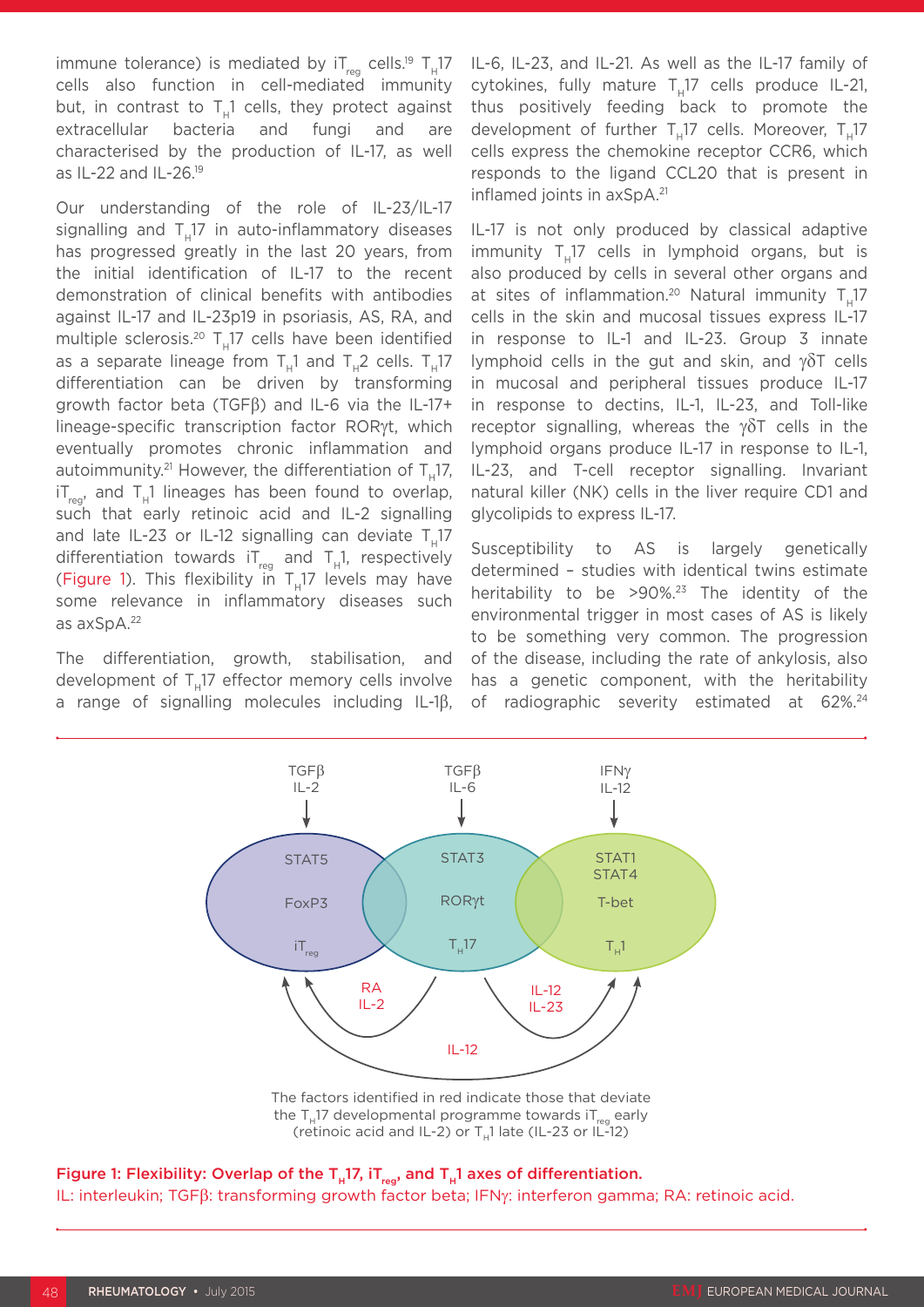Approximately 25% of the genetic loci involved in the heritability of AS have been identified.<sup>25</sup> Among these, human leukocyte antigen B27 (HLA-B27) accounts for 20% and IL-17 pathway genes around 0.5% of cases.25 It is thought that these molecules are interconnected, as HLA-B27 is linked to the IL-17 pathway both through NK cell activation<sup>26</sup> and the unfolded protein response (UPR) (Figure 2).27,28

Several theories have been proposed to explain the role of HLA-B27 in the pathogenesis of AS. While it is a classical antigen-presentation molecule, there is no strong evidence for an 'arthritogenic' peptide that would be presented to T cells by HLA-B27. Instead, the formation of HLA-B27 heavy chain homodimers on the cell surface may activate IL-17-producing immune cells through NK receptors. Misfolding of HLA-B27 and its subsequent accumulation in the endoplasmic reticulum (ER) may also be involved, leading to a UPR, potentially involving endoplasmic reticulum aminopeptidase 1 (ERAP1), which is also linked to the IL-17 pathway.

Cytokines that upregulate HLA-B27 expression may trigger UPR activation under conditions where HLA-B27 misfolding reaches a critical threshold. This in turn could polarise cells such as macrophages to increase production of IL-23 relative to IL-12. In susceptible individuals with permissive (non-protective) IL-23 receptor genotypes, this may promote  $T_{\text{H}}17$  activation over T<sub>u</sub>1, thus inducing IL-17 production and inflammation.29 It is hypothesised that abnormal innate immune responsiveness to either infection or biomechanical stress can trigger this pathway from HLA-B27 to IL-17.26 AS may, therefore, be considered an auto-inflammatory disease rather than a strictly autoimmune disease.

Several genetic loci contributing to other rheumatic diseases such as psoriasis and PsA also affect the  $T<sub>u</sub>17$  pathway, including IL-23, IL-12, and ERAP1.<sup>30</sup> Indeed, IL-23 and IL-17 can be considered unifying factors in such disorders.31 IL-23 sensitivity is associated with AS, PsA, and inflammatory bowel disease (IBD), and IL-23 overproduction is associated with SpA (e.g. IL-13 production in psoriasis, HLA-B27 misfolding in IBD, and subclinical ileitis in 70% of SpA patients without  $IBD$ ). $31$ 

Evidence is accumulating for the involvement of the IL-17/IL-23 pathway in axSpA, supporting a

scenario in which a genetic susceptibility leads to IL-23 overproduction in response to stress and a variety of responsive cells release IL-17-related cytokines that results in the inflammation, osteoproliferation, and skin inflammation seen in spondyloarthritis. IL-23-responsive cells (expressing IL-23 receptor) have been found at the tendon/ bone interface in a mouse model, in which overproduction of IL-23 caused periosteal and entheseal pathology similar to that seen in patients with spondyloarthritis.<sup>32</sup> Studies in patients with axSpA and AS have also found increased levels of IL-17-producing cells.<sup>33-35</sup>

In summary, IL-17-producing  $T_{11}$ 17 cells in the immune system are involved in inflammatory diseases. Gene polymorphisms in the IL-17 signalling pathway, HLA-B27 misfolding, and IL-17/ IL-23 pathways have a role in the pathogenesis of axSpA. There are many cellular sources beyond T<sub>u</sub>17 cells that contribute to IL-17 production in spondyloarthritis. In preclinical models of spondyloarthritis, the IL-17/IL-23 pathway mimics clinical spondyloarthritis, including inflammation and bone formation.

### Recent Advances in Current and Emerging Treatments

#### Professor Dominique Baeten

The current standard of care for AS is NSAIDs and local corticosteroid injections as first-line therapy, accompanied by non-pharmacological treatments including education, exercise, physical therapy, rehabilitation, patient associations, and self-help groups. If high disease activity continues, anti-TNF therapy, which has shown good clinical responses in terms of signs and symptoms of inflammation in patients with AS, is the standard second-line treatment.<sup>11-15</sup>

Historically, diagnosis of AS and implementation of therapy were often delayed, in many cases by several years.<sup>36</sup> However, the Assessment of SpondyloArthritis International Society (ASAS) has recently developed new criteria for classification aimed at promoting an earlier and more effective diagnosis and treatment of AS and nr-axSpA (patients with signs and symptoms of axial disease who lack the radiographic damage to the sacroiliac joints to meet the modified New York criteria).<sup>37</sup> As demonstrated in the RAPID-axSpA study, certolizumab pegol was an effective treatment for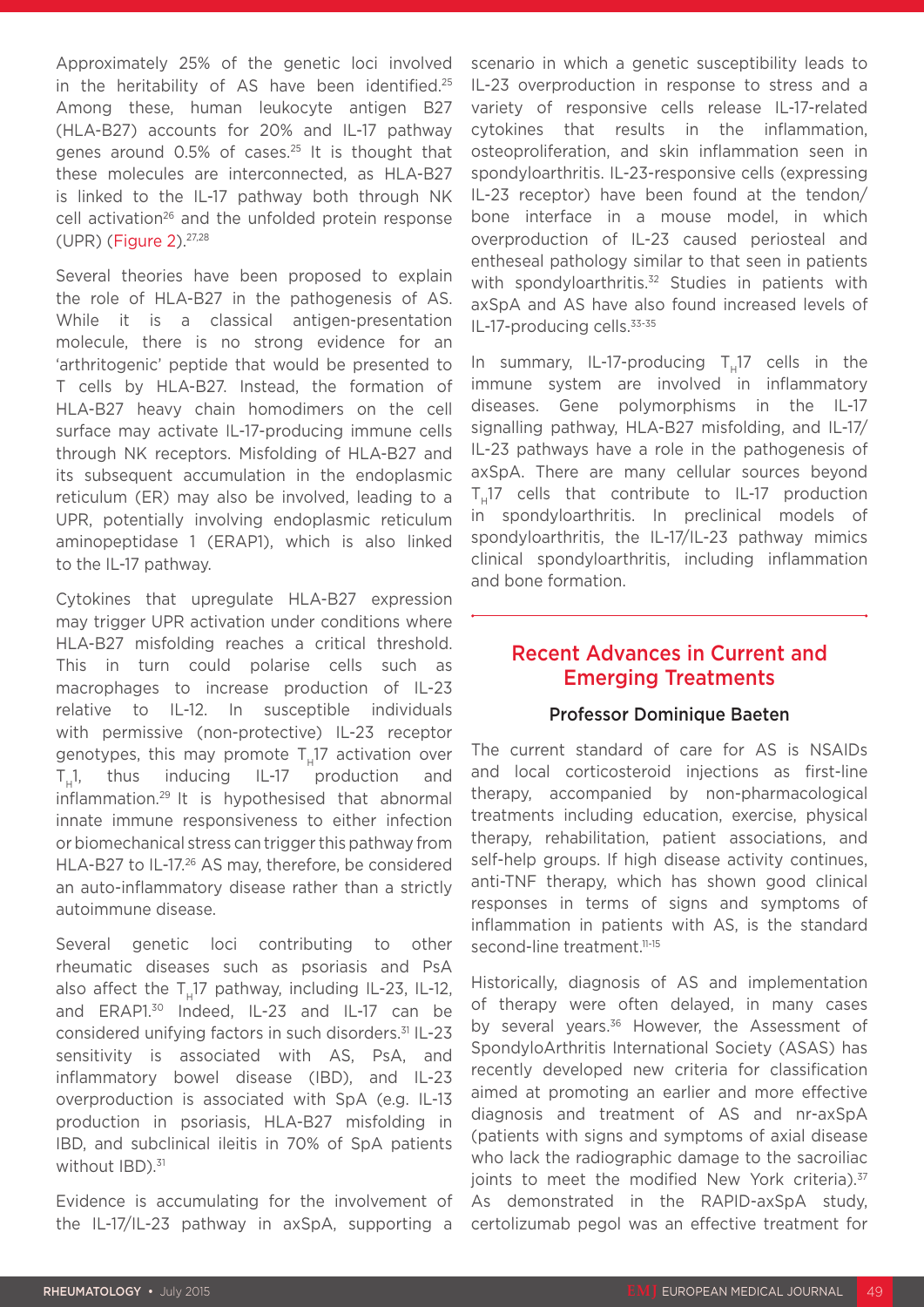patients with AS and those with non-radiographic axSpA.15 Other trials have shown good responses to anti-TNF therapy in other manifestations of SpA.38 Patients with AS often present with a range of symptoms, including arthritis, tendinitis, IBD, uveitis, spondylitis, and psoriasis, and it is important that all of these manifestations are treated.

Overall, it is estimated that approximately onethird of patients treated with TNF inhibitors are good responders; another one-third benefit from the treatment but may still experience some signs and symptoms (moderate response); and another one-third are non-responders (or intolerant). Rapid relapse after interruption of treatment, no clear impact on osteoproliferation, and no alternative biologic treatments are among the remaining unmet clinical needs in axSpA.

Abatacept is a fusion protein that selectively binds to CD80 and CD86 receptors on antigenpresenting cells.<sup>39</sup> In this way, abatacept inhibits T cell activation, selectively blocking the specific

interaction of CD80/CD86 receptors with CD28 and, therefore, inhibiting T cell proliferation and B cell immunological response. In a prospective, openlabel pilot Phase II study conducted to explore the short-term efficacy and safety of abatacept in patients with active AS as an alternative to anti-TNF therapy, no response was observed in TNF inhibitor-naïve patients or patients with inadequate response to TNF inhibitor.<sup>40</sup> No evidence of significant efficacy has also been found with a range of other therapies in Phase II studies in AS, including rituximab (anti-CD20 monoclonal antibody [mAb]), IL-6 and IL-1 blockade, and apremilast (PDE-4 inhibitor), while ustekinumab (IL-12/IL-23 inhibitor) has shown some efficacy in a proof-of-concept study. While there are a number of targets currently under investigation, including IL-17A, new treatment options are urgently required for AS. Secukinumab and ixekizumab are two anti-IL-17 mAbs in clinical development for the treatment of AS, PsA, and/or psoriasis (Table 1). Clinical development of brodalumab, an mAb against IL-17RA, is currently on hold.



or bacterial danger signals.

AS is an autoinflammatory but not an autoimmune disease.

#### Figure 2: Potential roles of HLA-B27 in spondyloarthritis.

AS: ankylosing spondyloarthritis; ERAP1: endoplasmic reticulum aminopeptidase 1; HLA-B27: human leukocyte antigen B27; IL: interleukin; NK: natural killer; TNF: tumour necrosis factor; TNFR1: tumour necrosis factor receptor 1; TRADD: tumour necrosis factor receptor 1-associated death-domain protein; TNFSF15: tumour necrosis factor superfamily member 15; CARD9: caspase recruitment domaincontaining protein 9.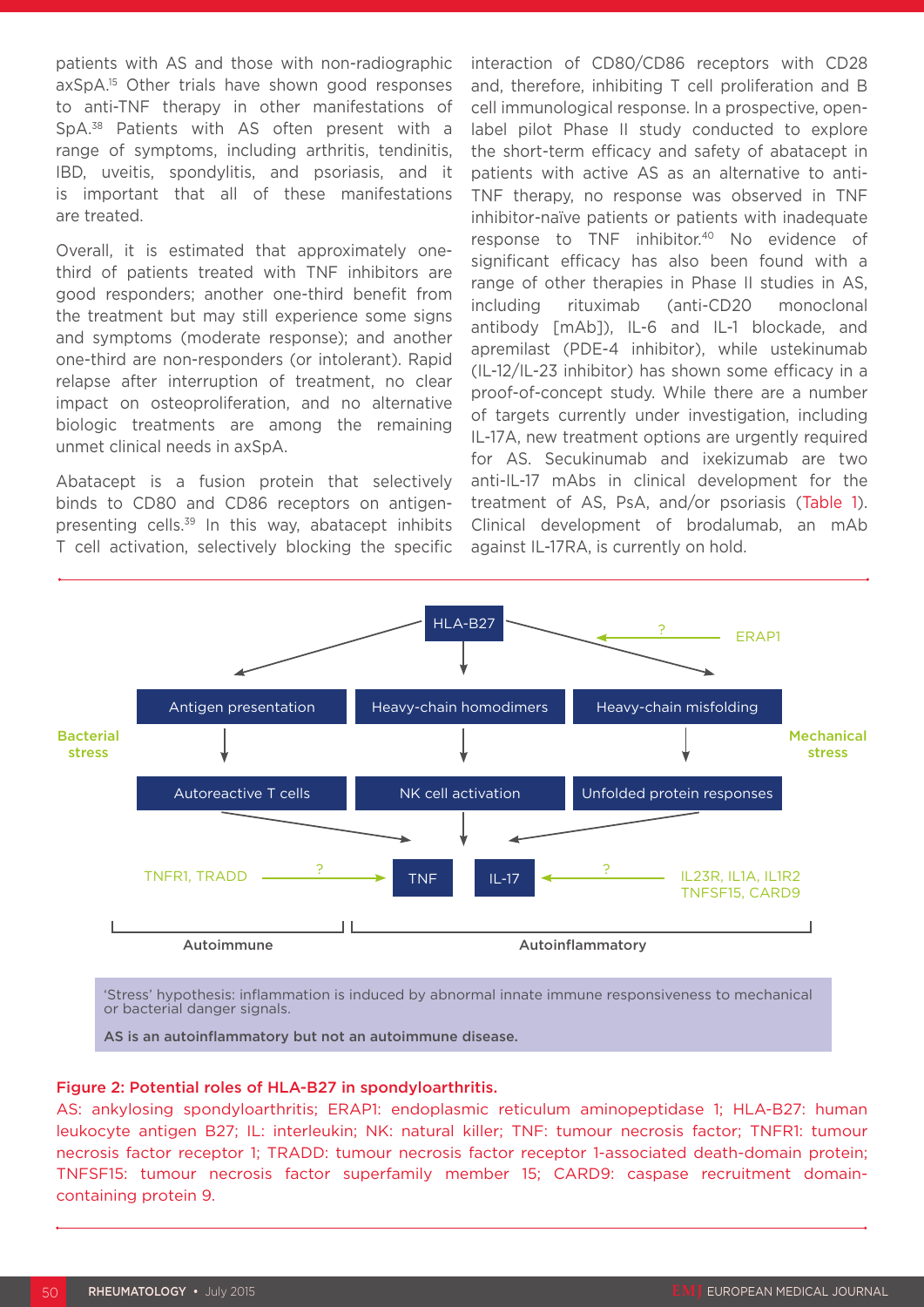Table 1: IL-17 blockade in human immune-mediated inflammatory diseases.

| <b>Drug</b> | <b>Mechanism</b>             | <b>Clinical status</b>                                  |
|-------------|------------------------------|---------------------------------------------------------|
| Secukinumab | Fully human anti-IL-17A mAb  | Licensed for psoriasis<br>In development for AS and PsA |
| Ixekizumab  | Humanised anti-IL-17A mAb    | In development for psoriasis<br>and PsA                 |
| Brodalumab  | Fully human anti-IL-17RA mAb | Development on hold                                     |

AS: ankylosing spondylitis; IL: interleukin; PsA: psoriatic arthritis; mAb: monoclonal antibody.

With two large Phase III trials (MEASURE 1 and MEASURE 2) completed, secukinumab is the anti-IL-17 agent most advanced in its clinical development.41,42 In this symposium, only the results from MEASURE 1 were discussed. During the MEASURE 1 trial, patients (n=371) were randomised to intravenous (IV) secukinumab 10 mg/kg (Weeks 0, 2, and 4) followed by subcutaneous secukinumab 150 mg or 75 mg every 4 weeks, or matched placebo. Baseline demographics and disease characteristics were well-balanced across treatment groups, and a large proportion of patients were anti-TNF-naïve (approximately 73% in each group).<sup>41</sup>

Significant improvements in the proportion of patients achieving ASAS20 criteria were observed with secukinumab IV-75 mg and IV-150 mg versus placebo after 16 weeks of treatment, with responses sustained through Week 52. At Week 16, ASAS20 response rates were 59.7% and 60.8% with secukinumab IV-75 mg and IV-150 mg, respectively, versus 28.7% with placebo (p<0.0001). The onset of response was fast, with most patients responding after 1 or 2 weeks of treatment. During the initial 16 weeks, all predefined primary and secondary endpoints were achieved with both doses of secukinumab. Improvements in ASAS20 response rates at Week 16 with secukinumab versus placebo were observed regardless of prior exposure to anti-TNF agents.<sup>41</sup> Secukinumab also produced rapid and sustained improvements in patient-reported outcomes, including quality of life.42,43 The efficacy of secukinumab has been also demonstrated in other subtypes of spondyloarthritis.38

Secukinumab had a good safety profile in MEASURE 1. The incidence of adverse events was lower in the active treatment groups compared with placebo.<sup>41</sup> Over the entire treatment period, the incidence (number of cases per 100 patientyears) of malignant or unspecified tumours was 0.9 with secukinumab IV-150 mg and 0.4 with secukinumab IV-75 mg versus 2.4 with placebo. Adverse events of interest included *Candida* infections (3 non-serious cases that did not lead to discontinuation) with no signals for invasive infections, neutropaenia (3 cases of Grade 3 and 1 case of Grade 4), and Crohn's disease (3 cases [0.8%; 75 mg] in patients with a history of this disease or with predisposing factors).

In summary, anti-TNF therapies are currently the only biologic therapy for AS. A significant unmet need remains, particularly for patients who have an inadequate response or intolerance to anti-TNF therapy. IL-17A inhibition with secukinumab is effective in patients with AS, with benefits observed regardless of prior anti-TNF exposure. Several outstanding questions remain regarding IL-17 inhibition in AS, including: the long-term efficacy and safety of IL-17 inhibitors; whether they can have an impact on structural damage, and their efficacy in other subtypes of AS; where such agents should be positioned in the AS treatment algorithm in comparison with anti-TNFs; which are the most appropriate patients for treating with IL-17 inhibitors; and whether this is the optimal way to target the IL-23/IL-17 axis or whether other specific targets, such as p40, p19, IL-17A/F, IL-17R, or RORC, would be more effective.

### The Imaging Perspective: The Effects of IL-17A Inhibition on Bone Inflammation and Damage

#### Doctor Xenofon Baraliakos

The natural course of AS, untreated with biologics, shows progression from an initial presentation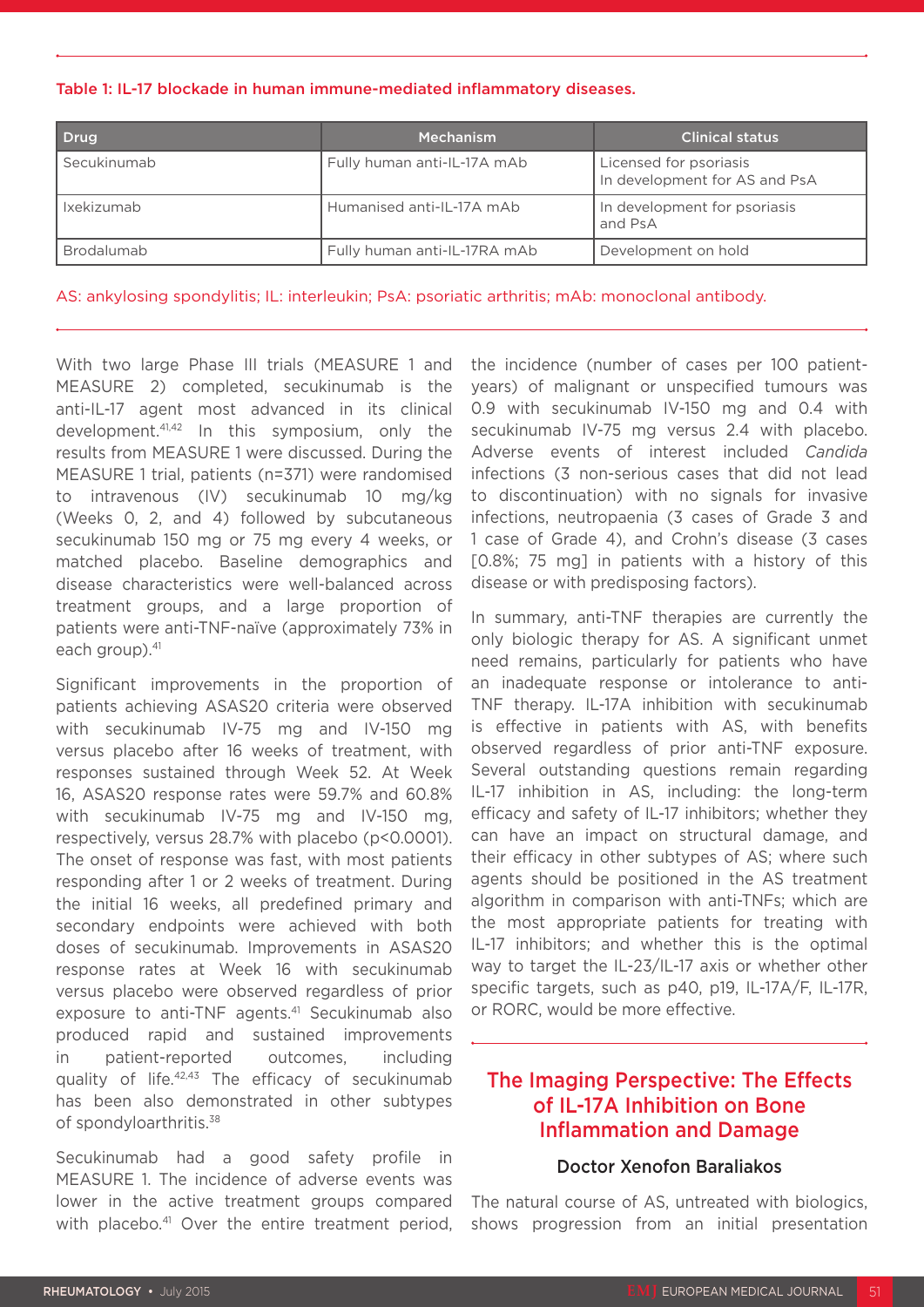of chronic back pain, indistinguishable from any other causes of back pain, to inflammation, bone erosion and, ultimately, ankylosis of the spine over several decades with associated pain and functional disability. During the course of the disease, the structural changes characteristic of AS, such as sacroiliitis<sup>44</sup> and formation of syndesmophytes, can be detected by radiography but by this time it is too late for treatments to halt the progression of the disease.

Over the last 15 years, the use of biologic anti-TNF therapies has been effective in reducing the clinical symptoms of AS, and patients' pain and disability. Magnetic resonance imaging (MRI) of bone oedema to measure inflammation objectively has similarly shown a reduction of inflammation in response to anti-TNF treatments in the long and short-term.45-47 The effect of anti-TNF therapies on inflammation can potentially have an effect on bone formation in AS. It has been shown that inflammation is linked to new bone formation in the spine in AS.<sup>48</sup> but more recent studies have identified an intermediate stage in which a reduction of inflammatory activity is linked with the development of fatty lesions in subchondral bone marrow.49 In sites where inflammation had occurred, fatty lesions developed and bone formation was seen more frequently and more rapidly at these sites. Identification of these fatty lesions by MRI could potentially provide an earlier point in the sequence to diagnose and treat progression of AS.

Although anti-TNF therapies such as etanercept, infliximab, and adalimumab have been shown to be effective in reducing the signs and symptoms and improving the quality of life in patients with active AS over 2 years, no significant inhibition of radiographic progression was observed.50-52 The search for additional treatments is now focussing on other targets in the inflammatory cascade. Successful attempts to treat AS patients have been made with IL-23 and IL-17 inhibition. The preclinical results published by Sherlock et al.<sup>32</sup> in 2012 offer a rationale for the efficacy of this approach. IL-23 responsive cells were identified in a mouse model of enthesitis; these produced IL-17 with subsequent inflammation and tissue damage in response to increased IL-23.<sup>32</sup> This inflammation was reduced by anti-IL-17 treatment.

The potential similarity between the enthesitis model and clinical AS led to a proof-of-concept study of IL-17A inhibition with secukinumab, which included an MRI sub-trial with an openlabel extension to investigate whether an imaging response could be observed in addition to a clinical response. The trial showed a rapid clinical response to secukinumab at 28 weeks, which was sustained at 94 weeks. MRI of the vertebral edges showed decreases in inflammation from baseline in the secukinumab arm compared with the placebo arm at 94 weeks. Furthermore, there was no change in the amount of fatty lesions in the patients treated with secukinumab.<sup>53</sup> Structural progression and inflammation were also assessed by MRI imaging in the Phase III MEASURE 1 trial.<sup>41</sup> The Berlin scoring system for bone marrow oedema was used for objective assessment of inflammation. A rapid response in terms of a reduction from baseline in the sacroiliac joint total oedema score was seen in both secukinumab arms at 16 weeks (a change of –1.05 for secukinumab 75 mg and –1.30 for secukinumab 150 mg versus –0.17 for placebo; both p<0.01). This was sustained at 52 weeks. A similar response was seen with MRI of the spine at 16 weeks (a change of –2.53 for secukinumab 75 mg and –1.08 for secukinumab 150 mg versus –0.55 for placebo; p<0.01 and not significant, respectively). These results confirm that IL-17A inhibition can reduce inflammation in both the spine and sacroiliac joint.<sup>54</sup>

In conclusion, anti-TNF therapies do not inhibit radiographic progression over 2 years of treatment. The IL-17 pathway may play an important role in the pathogenesis of structural damage in AS and thus offers a promising target for new treatments. MRI data demonstrate that IL-17A blockade with secukinumab provides early and sustained reductions in spinal inflammation in both sacroiliac joints and the spine. Further data are required to explore the effects of IL-17 blockade on radiographic progression.

### Summary

Axial spondyloarthritis is a relatively common disease that is often poorly managed. Current treatment guidelines recommend NSAIDs as the first-line therapy for axSpA, followed by TNF blockade in patients with high disease activity or with inadequate response. Pharmacological treatments should be accompanied by nonpharmacological therapies that involve education, exercise, physical therapy, rehabilitation, patient associations, and self-help groups. Significant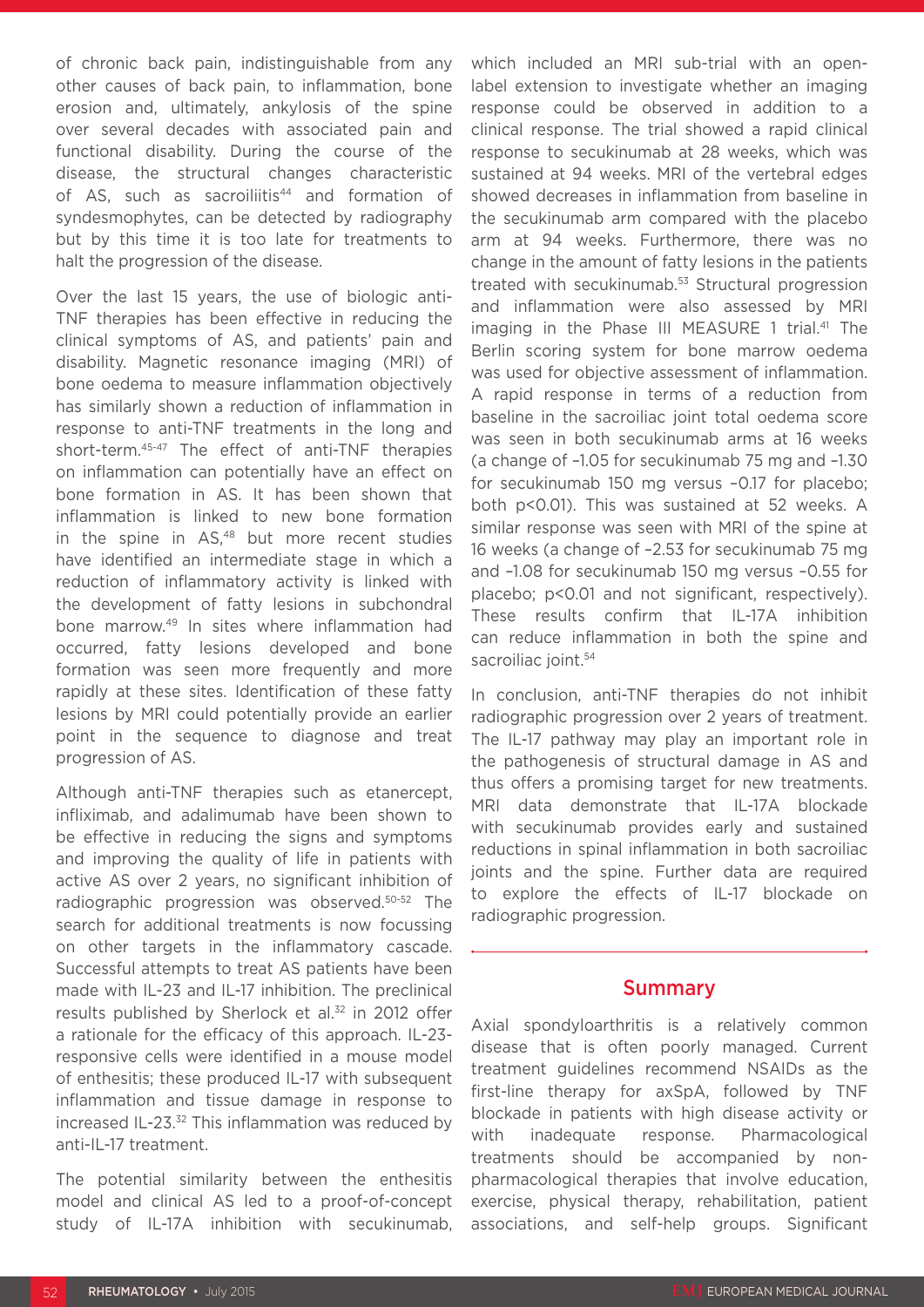unmet needs and treatment challenges remain, particularly for patients who have an inadequate response or intolerance to anti-TNF therapy. Opportunistic infections and other complications are among the barriers to providing effective treatment with currently available anti-TNF therapies.

IL-17 has emerged as a central player in the pathogenesis of SpA and thus may be an effective target in axSpA. Promising data are emerging from the use of agents neutralising IL-17 such as secukinumab and ixekizumab. While MRI

techniques have demonstrated that IL-17 blockade with secukinumab provides early and sustained reductions in spinal inflammation in both sacroiliac joints and the spine, further data are required to explore the effects of IL-17 blockade on radiographic progression. Finally, several outstanding questions remain regarding IL-17 inhibition in AS, including where such agents should be positioned in the AS treatment algorithm, their impact on structural damage, and whether there is an optimal way to target the IL-23/IL-17 axis.

#### REFERENCES

1. Perina DG. Mechanical Back Pain: Background, Pathophysiology, Epidemiology. 2015. Available at: http://emedicine.medscape.com/article/822462-overview. Last accessed: 8 July 2015.

2. Baraliakos X, Deodhar A. Unanswered questions in the management of axial spondyloarthritis: an opinion piece. Clin Rheumatol. 2014;33(10):1359-65.

3. Reveille JD et al. The prevalence of HLA-B27 in the US: data from the US National Health and Nutrition Examination Survey, 2009. Arthritis Rheum. 2012;64(5):1407-11.

4. Saraux A et al. Prevalence of spondyloarthropathies in France: 2001. Ann Rheum Dis. 2005;64(10):1431-5.

5. Guillemin F et al. Prevalence of rheumatoid arthritis in France: 2001. Ann Rheum Dis. 2005;64(10):1427-30.

6. Helmick CG et al; National Arthritis Data Workgroup. Estimates of the prevalence of arthritis and other rheumatic conditions in the United States. Part I. Arthritis Rheum. 2008;58(1):15-25.

7. Adomaviciute D et al. Prevalence survey of rheumatoid arthritis and spondyloarthropathy in Lithuania. Scand J Rheumatol. 2008;37(2):113-9.

8. Mease P. Comparing Health-Related Quality of Life across Rheumatoid Arthritis, Psoriatic Arthritis and Axial Spondyloarthritis: Analyses from Certolizumab Pegol Clinical Trial Baseline Data. Ann Rheum Dis. 2013;72(Suppl 3):A766-A7.

9. Ward MM et al. Impact of ankylosing spondylitis on work and family life: comparisons with the US population. Arthritis Rheum. 2008;59(4):497-503.

10. Braun J et al. 2010 update of the ASAS/EULAR recommendations for the management of ankylosing spondylitis. Ann Rheum Dis. 2011;70(6):896-904.

11. Davis JC et al. Recombinant human tumour necrosis factor receptor (etanercept) for treating ankylosing spondylitis: a randomised, controlled trial. Enbrel Ankylosing Spondylitis Study Group. Arthritis Rheum. 2003;48(11): 3230-6.

12. Van der Heijde D et al. Efficacy and safety of adalimumab in patients with ankylosing spondylitis: results of a multicenter, randomised, double-blind, placebo-controlled trial. Arthritis Rheum. 2006;54(7):2136-46.

13. Van der Heijde D et al. Efficacy and safety of infliximab in patients with ankylosing spondylitis: results of a randomised, placebo-controlled trial (ASSERT). Arthritis Rheum. 2005;52(2):582-91.

14. Inman RD et al. Efficacy and safety of golimumab in patients with ankylosing spondylitis: results of a randomised, double-blind, placebo-controlled, phase 3 trial. Arthritis Rheum. 2008;58(11): 3402-12.

15. Landewé R et al. Efficacy of certolizumab pegol on signs and symptoms of axial spondyloarthritis including ankylosing spondylitis: 24-week results of a double-blind randomised placebo-controlled phase 3 study. Ann Rheum Dis. 2014;73(1):39-47.

16. Lin AM et al. Mast cells and neutrophils release IL-17 through extracellular trap formation in psoriasis. J Immunol. 2011;187(1):490-500.

17. Nestle FO et al. Psoriasis. N Engl J Med. 2009;361(5):496-509.

18. Res PCM et al. Overrepresentation of IL-17A and IL-22-producing CD8 T cells in lesional skin suggests their involvement in the pathogenesis of psoriasis. PLoS ONE. 2010;5(11):e14108.

19. Di Cesare A et al. The IL-23/Th17 axis in the immunopathogenesis of psoriasis. J Invest Dermatol. 2009;129(6):1339-50.

20. Gaffen SL et al. The IL-23-IL-17 immune axis: from mechanisms to therapeutic testing. Nat Rev Immunol. 2014;14(9): 585-600.

21. Korn T et al. IL-17 and Th17 Cells. Annu Rev Immunol. 2009;27:485-517.

22. Basu R et al. The Th17 family: flexibility follows function. Immunol Rev. 2013;252(1):89-103.

23. Brown MA et al. Susceptibility to ankylosing spondylitis in twins: the role of genes, HLA, and the environment. Arthritis Rheum. 1997;40(10):1823-8.

24. Brophy S et al. Concordance of disease severity among family members with ankylosing spondylitis? J Rheumatol. 2004;31(9):1775-8.

25. Cortes A et al. Association study of genes related to bone formation and resorption and the extent of radiographic change in ankylosing spondylitis. Ann Rheum Dis. 2015;74(7):1387-93.

26. McMichael A, Bowness P. HLA-B27: natural function and pathogenic role in spondyloarthritis. Arthritis Res. 2002;4 Suppl 3:S153-8.

27. Colbert RA et al. From HLA-B27 to spondyloarthritis: a journey through the ER. Immunol Rev. 2010;233(1):181-202.

28. Dougados M, Baeten D. Spondyloarthritis. Lancet. 2011;377(9783):2127-37.

29. Layh-Schmitt G, Colbert RA. The interleukin-23/interleukin-17 axis in spondyloarthritis. Curr Opin Rheumatol. 2008;20(4):392-7.

30. Hébert HL et al. Genetic susceptibility to psoriasis and psoriatic arthritis: implications for therapy. Br J Dermatol. 2012;166(3):474-82.

31. Cua DJ, Sherlock JP. Autoimmunity's collateral damage: gut microbiota strikes 'back'. Nat Med. 2011;17(9):1055-6.

32. Sherlock JP et al. IL-23 induces spondyloarthropathy by acting on ROR-